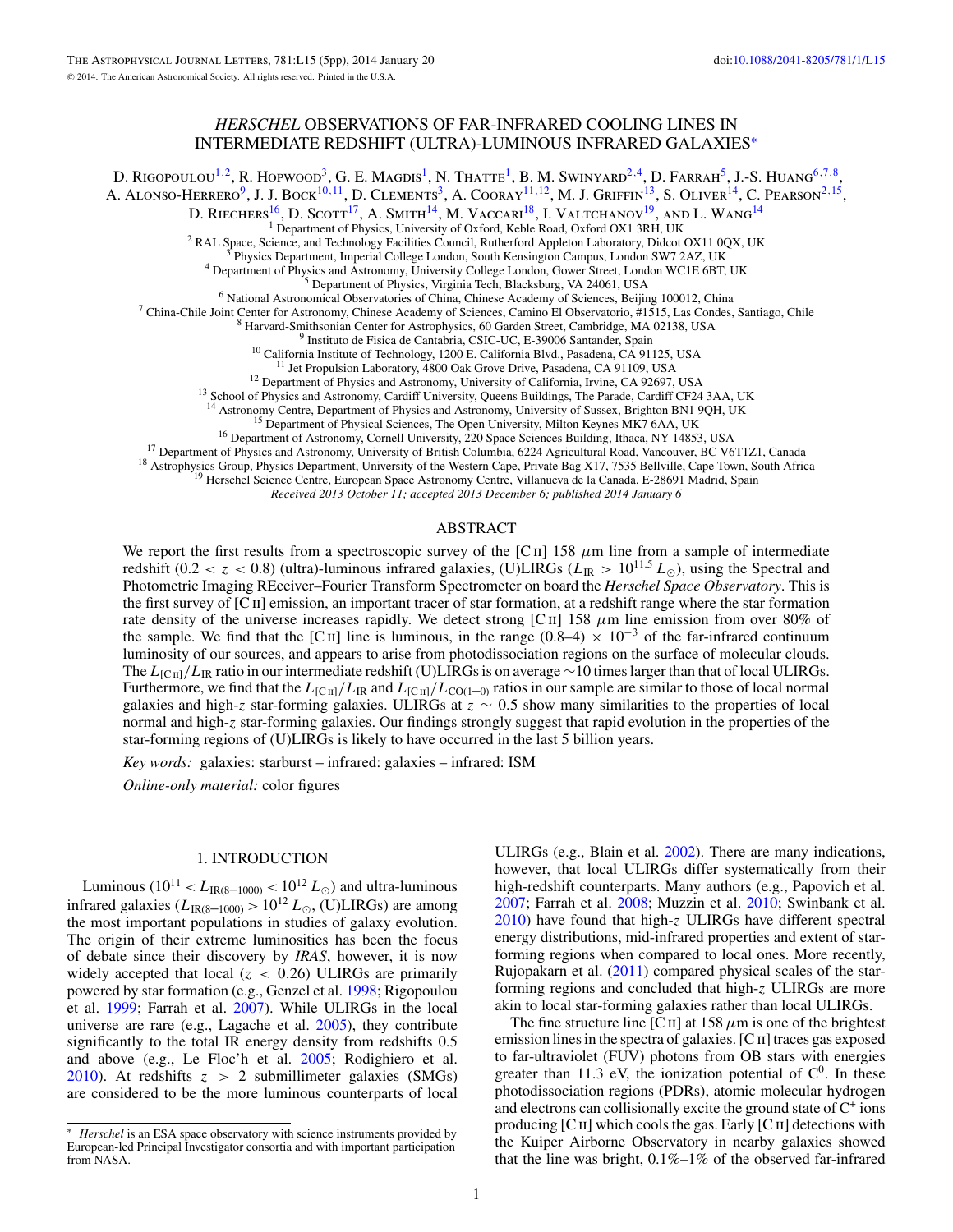(FIR) luminosity (e.g., Stacey et al. [1991;](#page-4-0) Crawford et al. [1985\)](#page-4-0). Subsequent observations with the *Infrared Space Observatory* confirmed these findings but highlighted a deficit of the [C ii] line in the highest luminosity systems such as local ULIRGs (e.g., Luhman et al. [1998,](#page-4-0) [2003\)](#page-4-0).

Since most local ULIRGs are thought to be star formation dominated (e.g., Genzel et al. [1998;](#page-4-0) Rigopoulou et al. [1999\)](#page-4-0) the  $\overline{C}$  II]-deficit appeared at odds with previous results and a number of explanations were put forward, including size of [C II] emitting regions, metallicity and dust content (e.g., Luhman et al.  $1998$ ,  $2003$ ). But recent detections of [C<sub>II</sub>] in luminous *z >* 1*.*5 star-forming systems with *Herschel* (e.g., Ivison et al. [2010;](#page-4-0) Valtchanov et al. [2011;](#page-4-0) George et al. [2013\)](#page-4-0) and other ground-based facilities (e.g., Hailey-Dunsheath et al. [2010;](#page-4-0) Stacey et al. [2010\)](#page-4-0) revealed that their [C<sub>II</sub>]/FIR luminosity ratios are similar to local star-forming galaxies, much above the median values found for local ULIRGs. More recently, Gracia-Carpio et al. (2011) found that the [C<sub>II</sub>]/  $L_{\text{FIR}}$  ratio is inversely proportional to  $L_{\text{FIR}}/M(H_2)$  for a fixed  $L_{\text{FIR}}$  for a sample of local starbursts and (U)LIRGs.

Here we present the first results of a survey of  $[C \, \text{II}]$  in a sample of  $0.2 < z < 0.8$  (U)LIRGs. The redshift range  $0.2 < z < 0.8$ represents a crucial phase in galaxy evolution: it is exactly in this range that the star formation density of the universe increases steeply, becoming essentially flat at *z >* 1.5 (e.g., Magnelli et al. [2013;](#page-4-0) Bouwens et al. [2009\)](#page-4-0). [C $\scriptstyle\rm II$ ] observations of galaxies in this cosmic epoch will establish the long-sought link between the local and high-*z* universe and allow us to form a benchmark for future studies of  $[C<sub>II</sub>]$  at higher redshifts.

#### 2. SAMPLE SELECTION AND OBSERVATIONS

## *2.1. The Sample*

The primary goal of the survey is to investigate the properties of the interstellar medium (ISM) and in particular whether intermediate redshift (U)LIRGs are [C ii]-deficient like their local counterparts. To construct the present sample we employed the *Herschel* Multi-tiered Extragalactic Survey (Oliver et al. [2012\)](#page-4-0) photometric catalogs produced using a prior source extraction based on the position of known  $24 \mu m$  sources (Roseboom et al. [2010\)](#page-4-0). We searched for sources that satisfied the following two criteria: (1)  $S_{250} > 150$  mJy, a limit imposed to ensure detection of the source against the background emission of the telescope at 80 K and, (2) redshift in the range 0*.*2 *< z <* 0*.*8 so that we could observe at least one of the primary cooling lines [C ii] 158*μ*m, [N ii] 205 *μ*m and [Ci] 307*μ*m in the 194–671  $\mu$ m range. These criteria resulted in the selection of 22 (U)LIRGs with  $L_{IR(8-1000)} > 10^{11.5} L_{\odot}$ , 17 of them with confirmed spectroscopic redshifts ( $z<sub>spec</sub>$ ).

We have supplemented the FIR spectroscopic data with single-dish CO data using the IRAM 30 m and ESO APEX telescopes and, spatially resolved optical Integral field spectroscopic data using the Oxford-*Swift* integral field unit (Thatte et al. [2010\)](#page-4-0) on Palomar. The present Letter focuses on 12 intermediate redshift (U)LIRGs with  $z<sub>spec</sub>$  for which the [C ii] 158*μ*m line falls in the Spectral and Photometric Imaging REceiver (SPIRE)–Fourier Transform Spectrometer (FTS) range. We note that the [O I] 63  $\mu$ m line does not fall in the FTS range, hence we assume that  $[C_{II}]$  is the primary cooling line in our sample. Measurements of the full sample and reports of the ancillary datasets and measurements will be presented in G. E. Magdis et al. (in preparation).



**Figure 1.** Continuum-subtracted region of the FTS spectrum around the [CII] line in the observed frame for one of our sample ULIRGs (SWIRE5) at  $z = 0.37$ .

## *2.2. SPIRE–FTS Spectroscopy*

The (U)LIRGs in our sample were observed with the SPIRE (Griffin et al. [2010\)](#page-4-0) FTS on board the *Herschel Space Observatory* (Pilbratt et al. [2010\)](#page-4-0), between 2012 March and 2013 January. The FTS observed 100 repetitions (13,320 s total integration time) on each target in single pointing, high spectral resolution  $(0.048 \text{ cm}^{-1})$  mode, with sparse spatial sampling. The SPIRE–FTS measures the Fourier transform of the spectrum of a source using two bolometer detector arrays, simultaneously covering wavelength bands of 194–313*μ*m (SSW) and 303–671  $\mu$ m (SLW). All (U)LIRGs in the sample are pointlike, given the beam size in SSW and the distances. A typical spectrum around the  $[C<sub>II</sub>]$  line is shown in Figure 1. All ULIRGs in our sample are extremely faint targets for the FTS and, require post-pipeline processing beyond the standard reduction. A detailed account of the procedure used can be found in R. Hopwood et al. (in preparation). In brief, we used the standard FTS pipeline (T. Fulton et al., in preparation) in HIPE (Ott [2010\)](#page-4-0) version 11 to reduce the data. Within the pipeline steps, a bespoke relative spectral response function constructed from selected long dark sky observations was applied if it improved the noise in the point source calibrated product (level 2 product).

Two methods can be used to remove residual background in the level 2 spectra. Firstly, spectra from detectors around the central "on-source" detector were selected and their average spectra subtracted from the central detector. The second method involves subtracting a dark sky spectrum observed on the same operational day. We found the off-axis subtraction provided the best reduction in residual for all but one observation. Once the optimum reduction method was determined and the level 2 spectra obtained, these were examined for spectral features. Since random noise in an FTS spectrum can easily mimic a faint line we used the jackknife technique as a reliability test to minimize spurious detections. In brief, each unaveraged level 2 spectrum, of 200 scans, was split into sequential subsets. This was repeated for subsets of decreasing number of scans. By plotting the averaged subsets at the expected line positions and making a visual comparison over all subsets, an assessment of the presence of an expected line was made.

Once a line was assessed as real, a bootstrap method was used to measure the line flux. For any given observation, scans were randomly sampled until the number in the parent population (of 200) was reached. These random scans were then averaged and the line measurements made by fitting a sinc function, or, if the line was partially resolved (in six cases) we employed a sinc convolved with a Gaussian. We repeated the process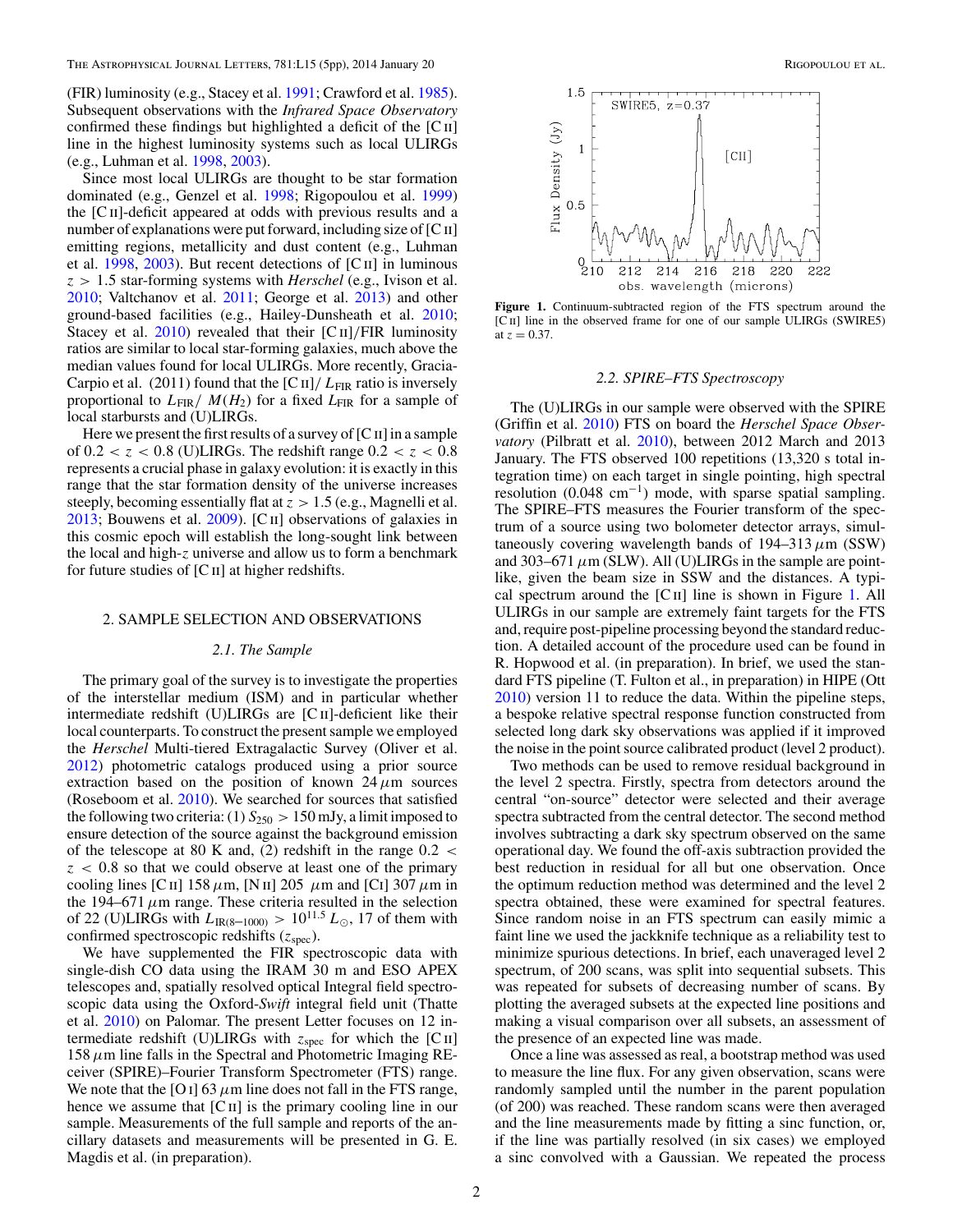<span id="page-2-0"></span>The Astrophysical Journal Letters, 781:L15 (5pp), 2014 January 20 Rigorou et al.

10,000 times for each observation and fitted a Gaussian to the resulting line flux distribution to obtain the mean line flux. The standard deviation was taken as the associated 1*σ* uncertainties. Random frequency positions were also selected and the same process repeated to give comparison distributions and provide a second reliability check. Due to the nature of FTS random and systematic noise, the distributions obtained for random frequency positions are indistinguishable to those for faint lines  $(<2\sigma$ ), however, a background level can be established with the bootstrapped results for these randomly selected positions, above which a real spectral feature is strongly suggested. For any line found to be below  $2\sigma$ , the bootstrapped flux density is taken as an upper limit, but only if the presence of a  $\llbracket C \rbracket$  line is supported by the jackknife and other visual checks.

# 3. RESULTS

## *3.1. The L*[Cii]*/L*IR *Relationship*

We have detected [C II] line emission ( $>3\sigma$ ) from 10 of the 12 ULIRGs with  $z_{spec}$ . The [C II] line is bright in all detected sources, in the range (0.6–2.6)  $\times$  10<sup>9</sup>  $L_{\odot}$ . The brightest source, with a [C <sup>ii</sup>] line luminosity of  $5.7 \times 10^{10} L_{\odot}$  has been identified with a  $z = 2.31$  luminous galaxy merger (*XMM*01; Fu et al. [2013\)](#page-4-0) although the lens galaxy was originally selected. The two sources with the lowest  $[CII]$  line luminosity both contain spectroscopically confirmed active galactic nuclei (AGNs; Houck et al. [2005\)](#page-4-0) but are not classified as QSOs.

The parameter  $R = L_{\text{[CII]}}/L_{\text{FIR}}$ , defined as the ratio of the [C<sub>II</sub>] line luminosity to the FIR continuum luminosity  $L_{\text{FIR}}^{20}$ can be used to probe the strength of the ambient radiation field (*G*0, e.g., Kaufman et al. [1999\)](#page-4-0) under the PDR paradigm. Since the emergent FIR intensity is directly proportional to the underlying radiation field and,  $L_{\text{[CII]}}$  is only weakly dependent on  $G_0$  it follows that their ratio  $R$  is inversely proportional to *G*0. Low values of *R* would imply a hard underlying radiation field. Despite local ULIRGs being predominantly starburst dominated (e.g., Rigopoulou et al. [1999;](#page-4-0) Farrah et al. [2007\)](#page-4-0) their ratio  $R = L_{\text{[C\text{II}]}}/L_{\text{FIR}}$  is surprisingly low, less than 1% (e.g., Luhman et al. [2003;](#page-4-0) Farrah et al. [2013\)](#page-4-0). In contrast, high-redshift ULIRGs at  $z \sim 1-2$  (e.g., Stacey et al. [2010\)](#page-4-0) and *z >* 2 lenses discovered by *Herschel* (e.g., Ivison et al. [2010;](#page-4-0) Valtchanov et al. [2011\)](#page-4-0) have *R* ratios similar to those of local star-forming galaxies.

In Figure 2 we plot the observed *R* ratio as a function of  $L_{\text{FIR}}$ , for a sample of nearby normal and starburst galaxies (Malhotra et al. [2001\)](#page-4-0), local ULIRGs (Farrah et al. [2013;](#page-4-0) Diaz-Santos et al. [2013\)](#page-4-0), high-*z* star-forming and AGN-powered sources (Stacey et al. [2010;](#page-4-0) Hailey-Dunsheath et al. [2010\)](#page-4-0), high-*z* lenses from Ivison et al. [\(2010\)](#page-4-0), Valtchanov et al. [\(2011\)](#page-4-0), George et al. [\(2013\)](#page-4-0), and our sample. Local star-forming and normal galaxies and high-redshift star-forming galaxies display ratios of *R* ∼ 0.001–0.01 while *R* is in the range  $(1.3-10) \times 10^{-4}$  for local ULIRGs. The ratio varies between *R* ≈ 3 × 10<sup>-4</sup>–0.7 × 10<sup>-2</sup> for our sample (U)LIRGs. Turning to the two AGN sources in our sample with low  $L_{\text{[CII]}}/L_{\text{FIR}}$  we note that it is plausible that a sizeable fraction of the *L*<sub>FIR</sub> originates in the AGN component hence lowering the overall  $L_{\text{[CII]}}/L_{\text{FIR}}$  ratio.

Our finding reveals, for the first time, that intermediate redshift (U)LIRGs with no AGN have  $L_{\text{[C\text{II}]}}/L_{\text{FIR}}$  ratios similar to those of high-redshift star-forming galaxies and local normal galaxies. The implications of this result for the nature and evolution of ULIRGs are discussed in Section [4.](#page-3-0)



**Figure 2.** Log( $L_{\text{[CII]}}/L_{\text{FIR}}$ ) as a function of log( $L_{\text{FIR}}$ ) for local normal and starburst galaxies (open triangles) from Malhotra et al. [\(2001\)](#page-4-0), local ULIRGs (black filled circles) from Farrah et al. [\(2013\)](#page-4-0) and Diaz-Santos et al. [\(2013\)](#page-4-0), highredshift  $(1 < z < 2)$  star-forming galaxies (green squares), mixed systems (orange filled squares) and AGNs (blue filled squares) from Stacey et al. [\(2010\)](#page-4-0). Red stars denote the 12 intermediate redshift (U)LIRGs presented in this work (circled star is *XMM*01, squared stars denote AGNs). Note that *L*FIR(42*.*5–122*.*5*μ*m) =  $0.63 \times L_{\text{IR}(8-1000\mu\text{m})}$ .

(A color version of this figure is available in the online journal.)

## *3.2. The [C* ii*]/CO(1–0) Ratio and PDR Properties*

Early [C<sub>II</sub>] surveys of extragalactic sources and mapping of the Galaxy (e.g., Heiles [1994;](#page-4-0) Cubick et al. [2008\)](#page-4-0) have established that a large fraction of  $[CII]$  emission in galaxies originates in PDRs on the outer layers of molecular clouds exposed to intense FUV radiation. [C<sub>II</sub>] also acts as a coolant of the low density warm ionized medium. Recent studies (e.g., Rigopoulou et al.  $2013$ ) found that up to  $25\%$  of the [C II] emission in the star-forming galaxy IC342 originates in the diffuse ionized gas. We will thus assume that the majority of [Cii] emission in our sample (U)LIRGs originates in PDRs. Kaufman et al. [\(1999\)](#page-4-0) presented PDR models in which the line emission from the clouds is determined by the density of the gas  $\eta$  and the incident flux  $G_0$  (expressed in units of the Habing field,  $1.6 \times 10^{-3}$  erg cm<sup>-2</sup> s<sup>-1</sup>). The models assume that the [C<sub>II</sub>] line and the FIR continuum are optically thin optically thick and self-absorption case is not likely (see, e.g., Luhman et al. [2003\)](#page-4-0) but, the low-*J* CO transitions are optically thick. So when comparing models to observables one needs to subtract off the fraction of the  $[C \, I]$  line arising in the ionized medium  $(\sim 25\%, e.g., Rigopoulou et al. 2013)$  $(\sim 25\%, e.g., Rigopoulou et al. 2013)$ , and multiply the CO line intensity by a factor of two for all objects.

Using the CO measurements reported in G. E. Magdis et al. (2013, in preparation) we examine the  $L_{\text{[CII]}}/L_{\text{CO(1-0)}}$  ratio for our intermediate redshift ULIRGs. For sources without CO(1–0) measurements we use the conversion factors for SMGs  $CO(2-1)/CO(1-0) \sim 0.84 \pm 0.13$  and  $CO(3-2)/CO(1-0) \sim$  $0.52 \pm 0.09$  (e.g., Bothwell et al. [2013\)](#page-4-0). The  $L_{\text{[C\text{II}]}}/L_{\text{CO(1-0)}}$ ratio for our sample is  $3300 \pm 420$ . This value excludes the two sources that contain confirmed AGNs. For comparison, local ULIRGs have a mean  $L_{\text{[C\text{II}]}}/L_{\text{CO}(1-0)}$  ratio of 1500  $\pm$  260, high-*z* star-forming galaxies  $4050 \pm 410$ , normal local galaxies  $1800 \pm 270$ , while starburst nuclei and local Galactic starforming regions have a ratio of  $4100 \pm 320$  (Stacey et al. [1991\)](#page-4-0). We find that the mean  $L_{\text{[CII]}}/L_{\text{CO}(1-0)}$  value for our sample is a factor of two larger than that of local ULIRGs and closer

 $\frac{20}{20}$  Defined as the luminosity between 42.5–122.5  $\mu$ m.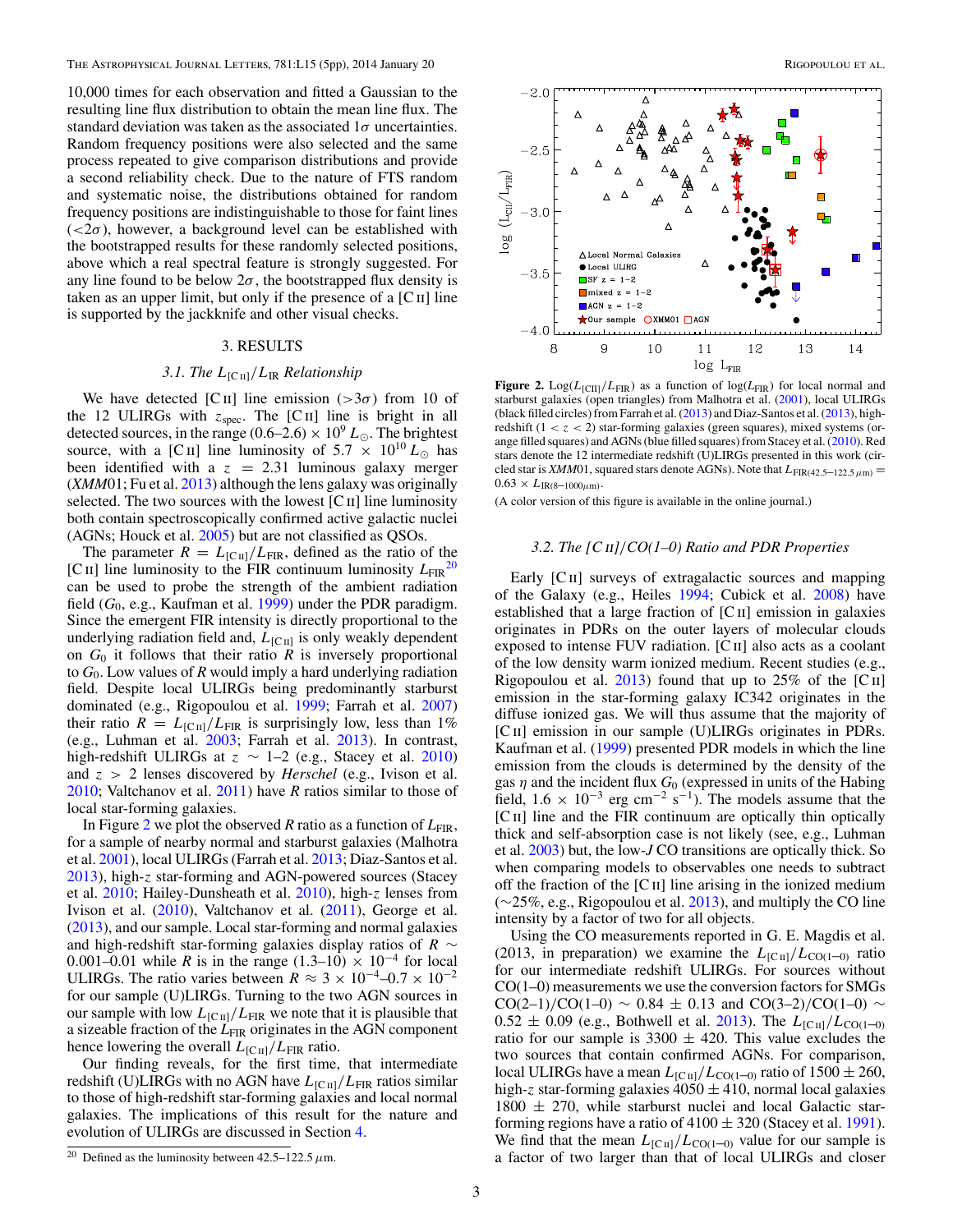<span id="page-3-0"></span>

**Figure 3.**  $L_{\text{IC II}}/L_{\text{FIR}}$  as a function of  $L_{\text{CO}(1-0)}/L_{\text{FIR}}$  for Galactic star-forming regions (crosses), local starburst nuclei (filled squares), local non-starburst nuclei (open squares), local normal galaxies (triangles), local ULIRGs (circles), redshift 1–2 sources (asterisks with error bars), high-*z* sources (cyan diamonds), adapted from Hailey-Dunsheath et al. [\(2010\)](#page-4-0). *Herschel* lenses are from: SMMJ2135 (Ivison et al. [2010\)](#page-4-0), HATLAS 81 and HATLAS 130 (Valtchanov et al. [2011\)](#page-4-0), HATLASJ 132 (George et al. [2013\)](#page-4-0). Red asterisks denote the present sample (circled star is *XMM*01, squared stars denote AGNs). The typical error bar shown refers to our sample only. Overplotted are the PDR model values for  $\eta$  and  $G_0$  from Kaufman et al. [\(1999\)](#page-4-0). The plot is based on observed values and is intended as a first order diagnostic tool, hence does not include any correction. The black arrow indicates the direction that all data points in the plot will shift when corrections are applied (see text). (A color version of this figure is available in the online journal.)

to the value found for local and high-*z* star-forming galaxies. Although local normal galaxies and local ULIRGs have similar  $L_{\text{[C\text{II}]}}/L_{\text{CO(1-0)}}$  ratios, their  $L_{\text{[C\text{II}]}}/L_{\text{FIR}}$  ratios are a factor of 10 different. Local normal galaxies have higher  $L_{\text{[CII]}}/L_{\text{FIR}}$  values than those seen in local ULIRGs. Likewise, the  $L_{\text{[CII]}}/L_{\text{CO(1-0)}}$ and  $L_{\text{[CII]}}/L_{\text{FIR}}$  ratios of local and intermediate redshift ULIRGs are different by a factor of 2 and 10, reinforcing our earlier findings that the properties of the ISM of ULIRGs changes dramatically between  $z = 0$  and  $z = 0.5$ .

To further investigate these trends, in Figure 3 we plot the  $L_{\text{[CII]}}/L_{\text{FIR}}$  and  $L_{\text{CO}(1-0)}/L_{\text{FIR}}$  ratios for our sample and compare them to those of galactic star-forming regions, local ULIRGs, local normal galaxies, high- and low-*z* star-forming galaxies and recent *Herschel* measurements of high-*z* lensed star-forming galaxies from Ivison et al. [\(2010\)](#page-4-0), Valtchanov et al.  $(2011)$ , and George et al.  $(2013)$ . For reference, we also show PDR model calculations<sup>21</sup> for gas density  $\eta$  and FUV strength *G*<sup>0</sup> (adapted from Hailey-Dunsheath et al. [2010\)](#page-4-0) applicable to sources without a dominant AGN component.

The mean  $L_{\text{[CII]}}/L_{\text{FIR}}$  and  $L_{\text{CO(1--0)}}/L_{\text{FIR}}$  ratios for intermediate redshift ULIRGs are a factor of 10 and seven times higher than those of local ULIRGs. Since the emergent  $L_{\text{FIR}}$  is proportional to the incident radiation flux (parameterized by  $G_0$ ) the smaller *L*[Cii]*/L*FIR line ratios observed in local ULIRGs indicate that  $[C\,II]$  must be produced in dense PDRs illuminated by a strong radiation field (e.g., Farrah et al. [2013\)](#page-4-0). In a recent

study of [C<sub>II</sub>] line emission from a sample of local ULIRGs Diaz-Santos et al. [\(2013\)](#page-4-0) argue in favor of smaller*/*compact star-forming regions.

Clearly, none of the above scenarios are applicable to the intermediate redshift (U)LIRGs. The data points for our sample fall in the range  $10^3 < G_0 < 10^2$  an area which overlaps with the low end of the distribution of the  $G_0$  values for starbursts and the high end of  $G_0$  values for normal galaxies. Hence, we conclude that the bulk of the molecular gas in intermediate redshift (U)LIRGs is exposed to a softer radiation field than that of local ULIRGs, more akin to those found in nearby starburst nuclei.

The  $L_{\text{CO}(1-0)}/L_{\text{FIR}}$  of intermediate redshift (U)LIRGs is  $\sim$ 7 times higher than that of local ULIRGs. It is similar to the upper end of the values seen in local starburst nuclei and local normal galaxies. However, as we discussed earlier, intermediate redshift ULIRGs display an  $L_{\text{[C\,\textsc{ii}]}}/L_{\text{CO(1-0)}}$  ratio of 3000 which is higher than the value found in local normal galaxies but lower that that of starburst nuclei (4100). A lower  $L_{\text{[C\text{II}]}}/L_{\text{CO(1-0)}}$  (for the same  $L_{\text{CO}(1-0)}/L_{\text{FIR}}$  value) ratio would imply that most of the CO emission originates in molecular clouds residing in less active star-forming regions than those responsible for producing the fine-structure emission lines.

## 4. THE NATURE AND EVOLUTION OF LUMINOUS INFRARED GALAXIES

The star formation rate density (SFRD) in the universe increases dramatically from the present day to  $z \sim 1$  at

 $\frac{21}{21}$  Based on the PDRToolbox Web site: [http://dustem.astro.umd.edu/.](http://dustem.astro.umd.edu/)